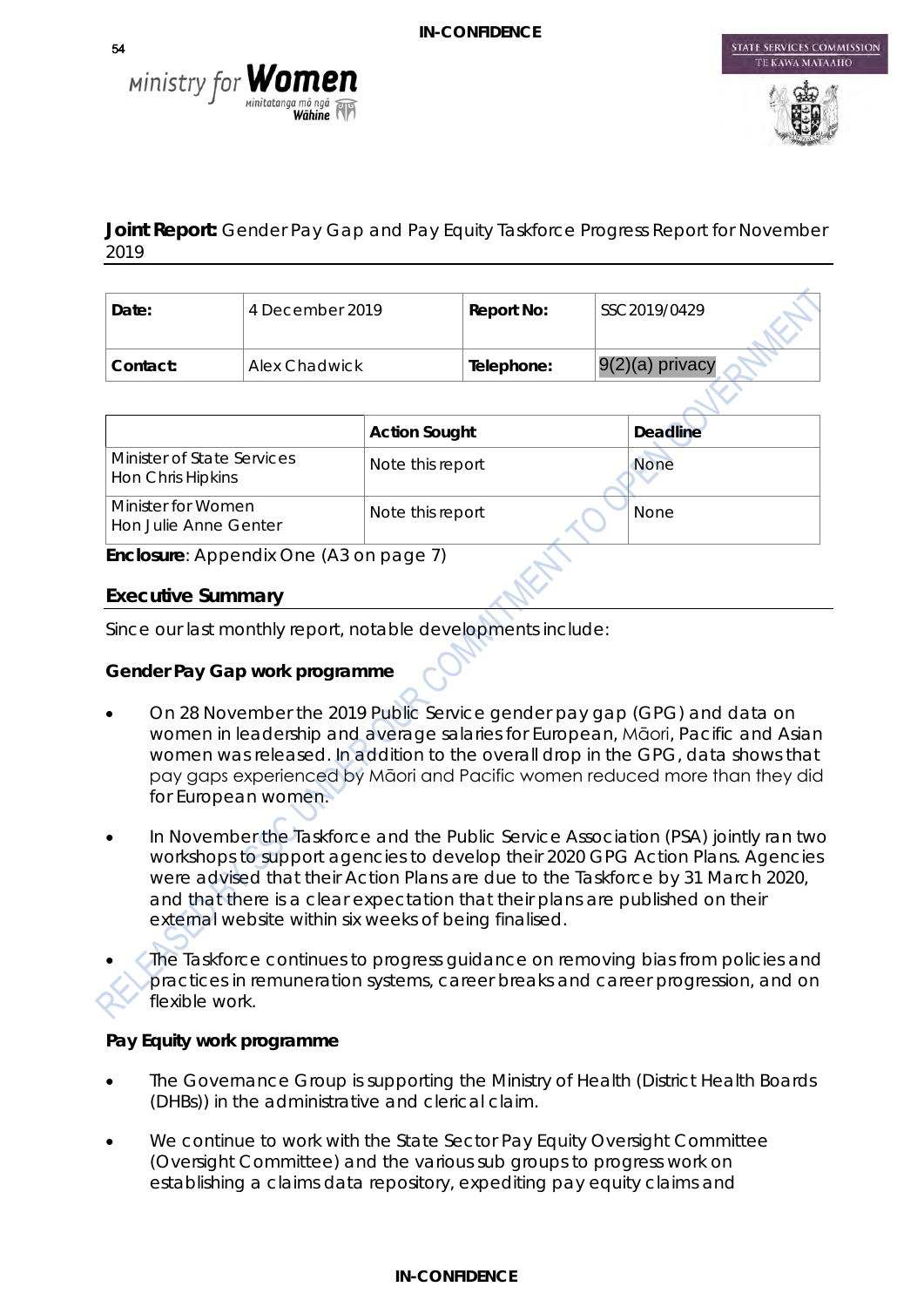#### 9(2)(f)(iv) confidentiality of advice

ahead of the Ministerial State Sector Pay Equity Forum (Ministerial Forum) on 5 December.

#### **Minister's Office Comments**

| Comments:            |  |
|----------------------|--|
| Date returned to SSC |  |

### **Recommended Action**

We recommend that you:

- a **note** the progress being made by the Gender Pay Gap and Pay Equity Taskforce
- b **agree** that SSC release this briefing once it has been considered by you, with matters under active consideration withheld under section 9(2)(f)(iv) of the Official Information Act (OIA), including the attached Appendix One, and information related to pay equity in the Executive Summary and paragraphs 15 to 24, under section 9(2)(j) of the OIA, to enable agencies to carry on without prejudice or disadvantage negotiations.

*Agree/disagree. Agree/disagree.*

Hon Chris Hipkins **Minister of State Services**

Hon Julie Anne Genter **Minister for Women**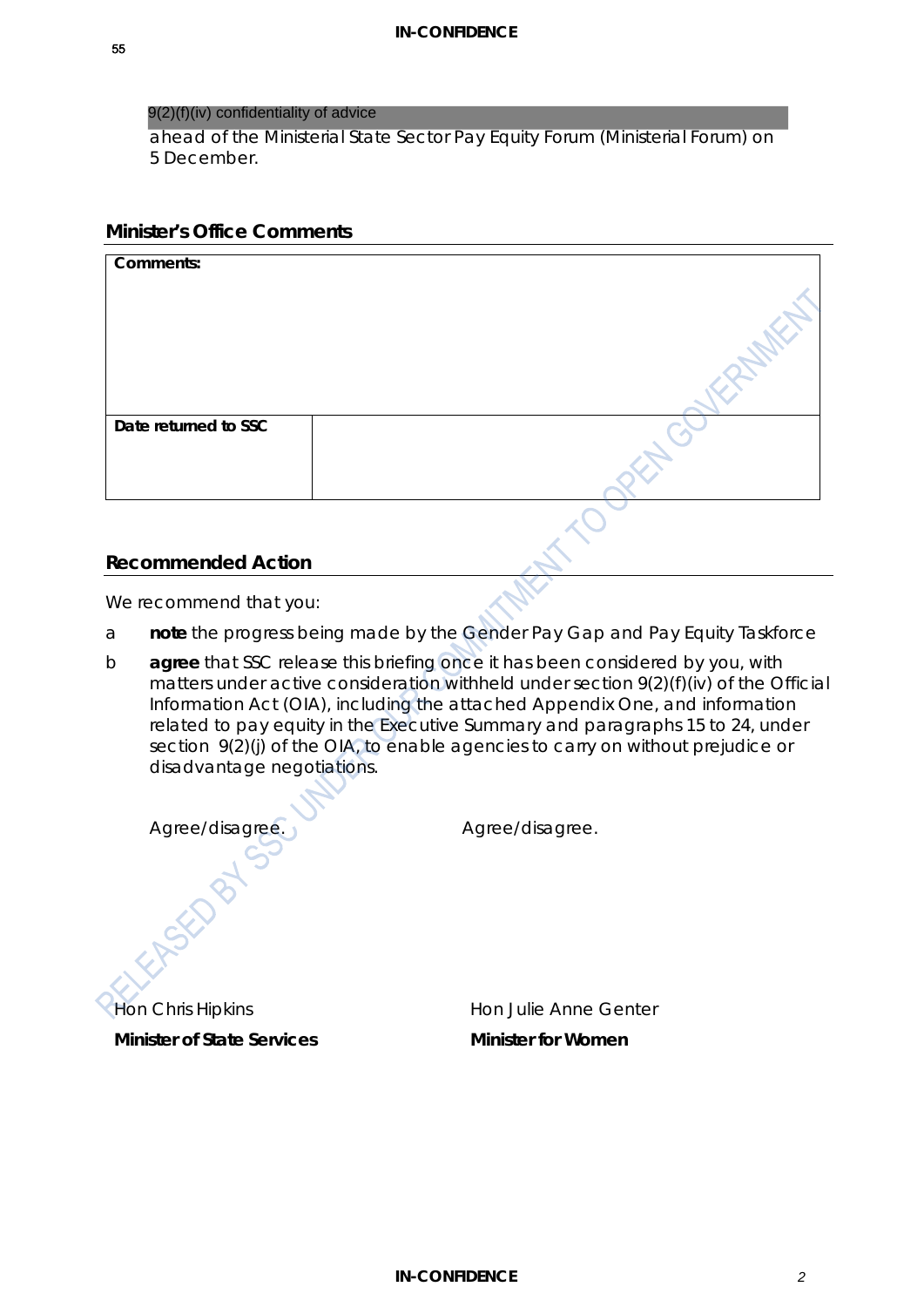# **Joint Report:** Gender Pay Gap and Pay Equity Taskforce Progress Report

### **Purpose of Report**

This is the thirteenth monthly report on the progress of the Gender Pay Gap Action  $\mathbf{1}$ Plan (Action Plan) and Pay Equity in the State sector work programme.

# **Public Service Gender Pay Gap Action Plan**

- A dashboard outlining progress against each of the Action Plan milestones is  $\overline{2}$ attached as Appendix One.
- The following sections provide further details of progress in the last month. 3

### **Release of 2019 Public Service gender pay gap and leadership data**

- The 2019 GPG and data on women in leadership and average salaries for  $\boldsymbol{\Lambda}$ European, Māori, Pacific and Asian women was released on 28 November. We supported Minister Genter with communications material and data. Along with the overall drop in the GPG to 10.5%, a decrease of 1.7 percentage points from 2018 (12.2%), the data shows that pay gaps experienced by Māori and Pacific women reduced more than they did for European women. This demonstrates that the impact of the Action Plan and pay equity settlements is reaching these women.
- More is needed to build on this progress. The State Services Commission (SSC) is 5 creating an inclusive leadership training module, to support leaders to tackle their gender and ethnic biases, strengthening career progression among Pacific public servants and supplementing the guidance developed by the Taskforce with additional support for agencies to close ethnic and other forms of pay gaps, such those experienced by Maori, Pacific and Asian men and women in the Public Service.

# **2020 agency GPG Action Plans**

- 6 Agencies have been advised that their individual GPG Action Plans are due to the Taskforce by 31 March 2020, and that there is a clear expectation that their plans are published on their external websites within six weeks of being finalised.
- $\overline{7}$ We have revised our Agency GPG Action Plan Guidance for 2020, and Guidance on Measuring and Analysing Gender Pay Gaps and Gender Representation in Public Service Agencies. Agencies have provided input to the reviews. The revised guidance strengthens our advice to agencies in areas we identified for development in agencies' 2019 GPG Action Plans. For example, we have recommended that agencies analyse pay by gender and ethnicity, if possible. The guidance will be distributed in the next few weeks.
- $\mathsf{R}$ The Taskforce ran two workshops in November to support agencies to develop their 2020 GPG Action Plans. Over 90 participants from agencies and the PSA attended the workshops, which were run jointly with the PSA. The workshops included case studies of agencies addressing occupational segregation. They also included how agencies can manage transparency and privacy as they

#### **IN-CONFIDENCE** 3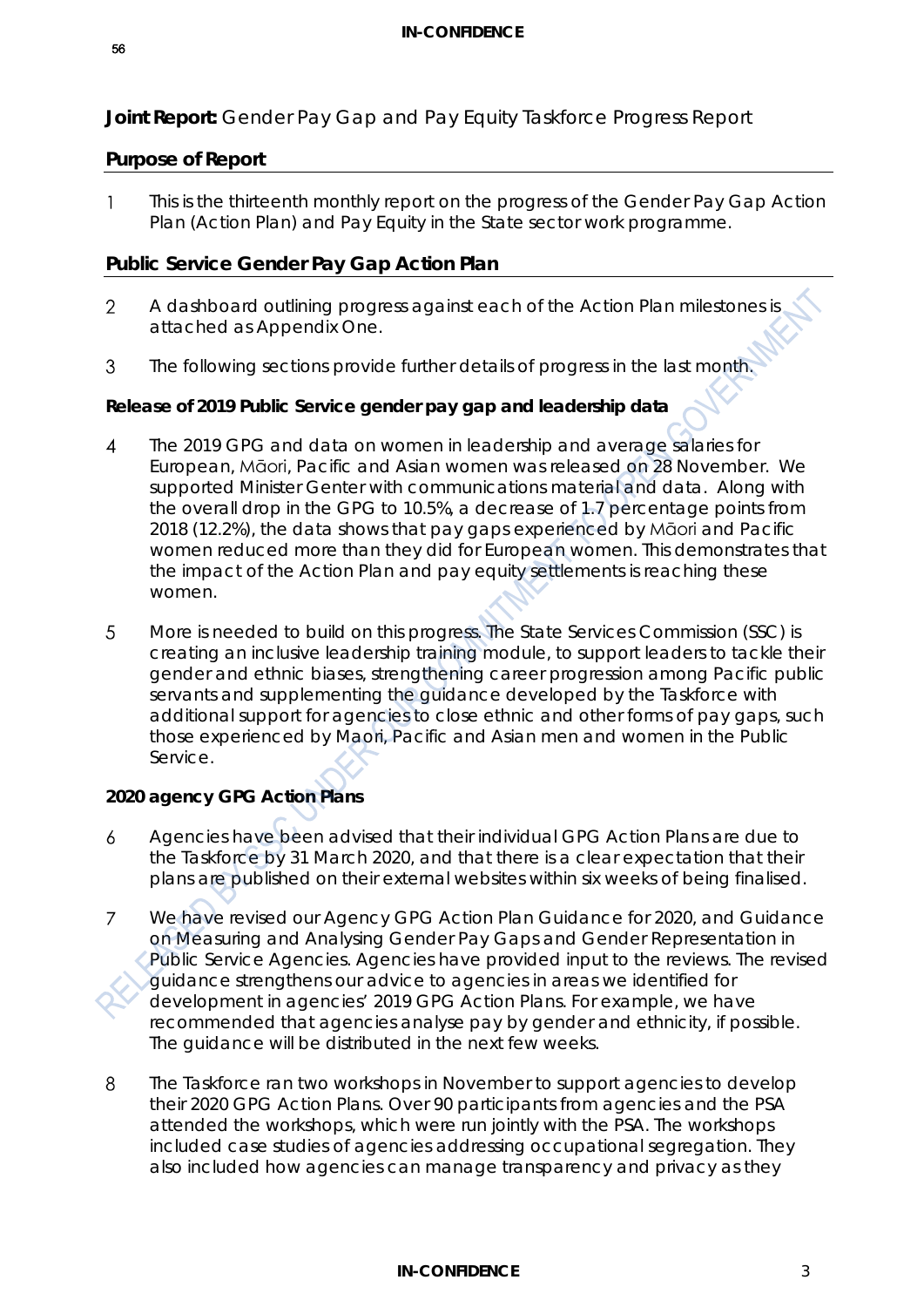collaborate with employees and unions to develop their plans and prepare to publish their plans in 2020.

#### **The Taskforce Online Hub**

- 9 The Hub is live with over 80 agency and union people registered to access the tools and resources available through this portal. The purpose of the Hub is to provide a 'one-stop-shop' to access the Taskforce's material to:
	- assist parties involved in State sector pay equity claims
	- support agencies to achieve the milestones in the Action Plan.
- The Hub contains a resource library that houses relevant websites and content to  $10<sup>1</sup>$ assist agencies and unions with their gender pay work. It is the Taskforce's intention to make the pay equity tools more widely available to support women in the wider State sector who may look to raise a pay equity claim.

#### **Flexible-work-by-default milestone: by the end of 2019 at least 15 agencies will be piloting flexible-by-default approaches**

- 15 core Public Service agencies are participating in the flexible-by-default pilot  $11$ and we have therefore met the flexible-by-default milestone for the end of this year.
- Feedback on the first draft of the guidance on flexible-work-by-default has been  $12$ received from pilot agencies and the Gender Pay Principles Working Group (GPPWG). The second draft is underway and will go to agencies and the GPPWG for final comment by Christmas. The final guidance is expected to be released in February.

#### **Guidance on removing bias from policies and practices: remuneration systems**

We are working on the first draft of this guidance drawing on feedback from the 13 workshop we ran in August with the GPPWG and other stakeholders. We aim to have this first draft distributed for comment by the end of January and completed guidance by March.

#### **Guidance on removing bias from policies and practices: leave, career breaks and career progression**

The Taskforce held a workshop on 29 November bringing together a range of  $14$ stakeholders with knowledge, experience and ideas in this area. Insights from the workshop form the foundation for drafting the guidance for agencies on these key contributors to the GPG. 13 agencies, alongside various union, SSC and CTU representatives contributed to this initial work. Also attending were Māori public servants whose specific focus was valuable to ensure that the guidance considers and addresses the issues that face Māori.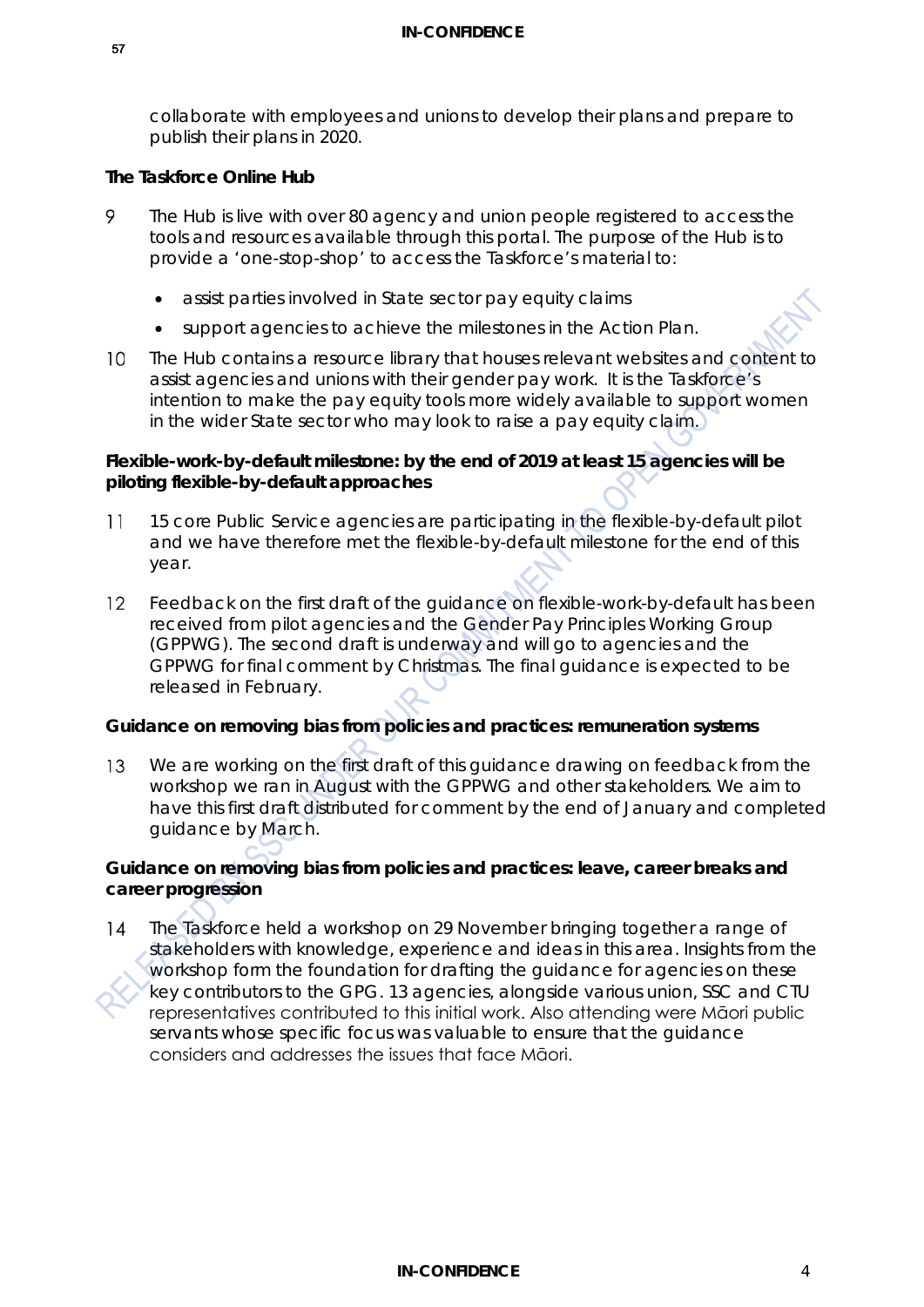# **Pay Equity in the State Sector Work Programme**

### **Governance of State Sector Pay Equity Claims**

- 15 The Cabinet paper: 'Framework for the Governance and Fiscal Oversight of State Sector Pay Equity Claims' [SSC2019/0325] has been lodged and is due to go to the Cabinet Government Administration and Expenditure Review Committee (GOV) on 12 December 2019.
- 16
- 9(2)(f)(iv) confidentiality of advice, 9(2)(j) prejudice to negotiations<br>The Governance Group is supporting the Ministry of He<br>administrative and clerical pay equity claim. The Heal<br>meet for the second time on 6 December The Governance Group is supporting the Ministry of Health (DHBs) in in the  $17$ administrative and clerical pay equity claim. The Health Governance Group will meet for the second time on 6 December to discuss the extent of sex-based undervaluation agreed between the parties and the shortlist of comparator organisations proposed for use in this claim.

### **Cross-sector pay equity claim for administrative and clerical employees**

- 18 The PSA has raised a pay equity claim for its members who predominantly perform clerical and administrative work in public service departments and a small number of other Public Sector agencies. The claim was sent on 31 October 2019.
- 19 Chief executives (CEs) have agreed to take a coordinated approach to the claim. A small group of CEs are working on how best to do this, with some support from SSC. The small group of CEs will report back to all CEs on a proposal for coordination.
- 20
- $21$ The scope of the work performed is described very broadly in the claim. We are clarifying the scope with the PSA to provide clarity to CEs about which work to apply the arguable test to.

# **Pay Equity Tripartite Oversight Mechanisms**

- There was a meeting of the Oversight Committee on 25 November at which the 22 following papers were discussed in preparation for making recommendations for the Ministerial Forum on 5 December 2019:
	- Efficient access to information on comparators (claimants) Report back on options for a pay equity claims data repository
	- 9(2)(f)(iv) confidentiality of advice
	- Report back on options for expediting pay equity claims
	- Review of progress to date against the objectives for oversight and the Oversight Terms of Reference.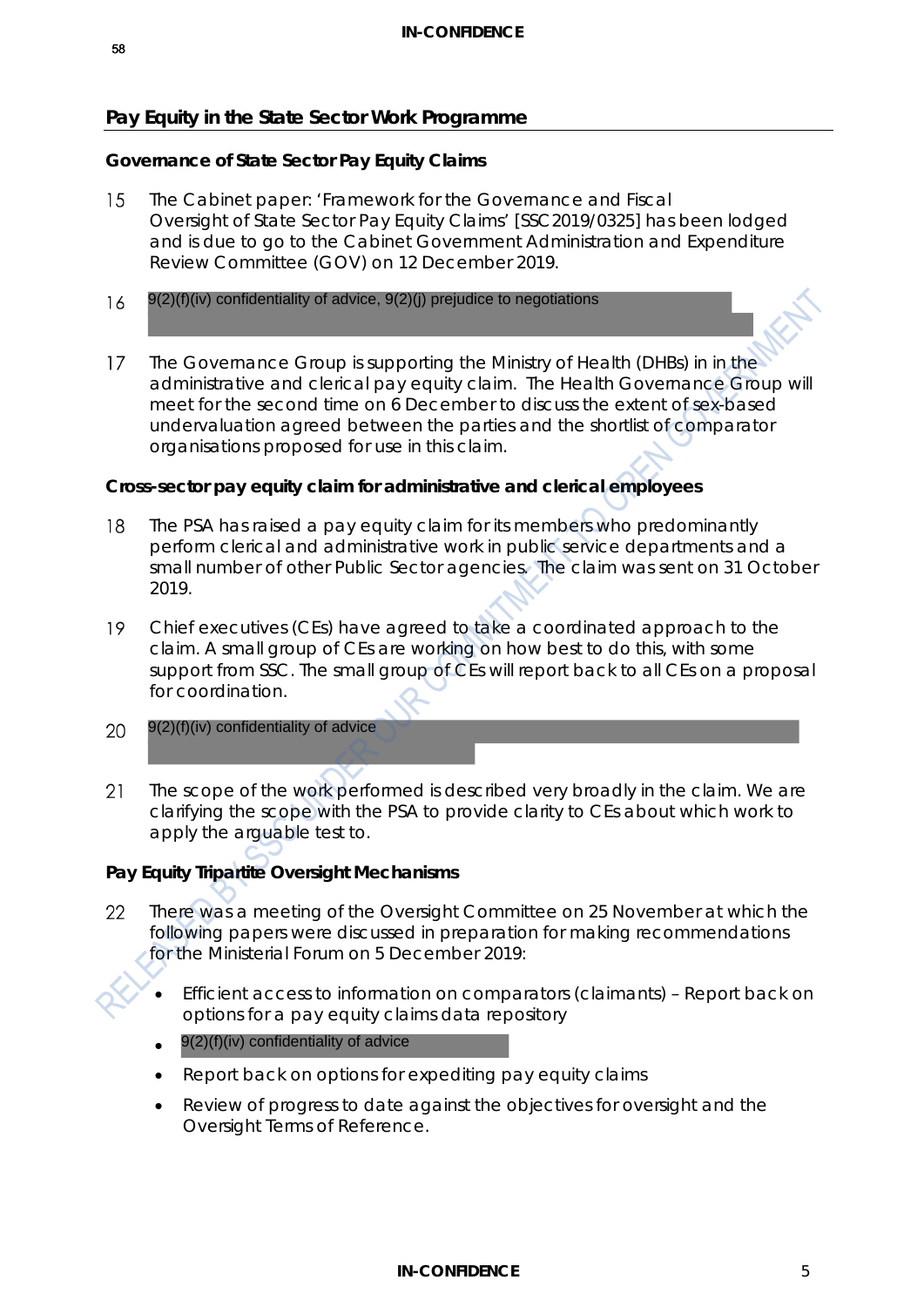23 The first three papers were discussed and progressed to the Ministerial Forum. There was agreement to continue the Oversight Committee in the mediumterm.

# **Upcoming Events**

| <b>Date</b>              | <b>Details</b>                                                                                                            | Location   |
|--------------------------|---------------------------------------------------------------------------------------------------------------------------|------------|
| March 2020<br>(date tbc) | Ministerial Event to recognise the achievements to<br>date of the Public Service Gender Pay Gap<br>Action plan milestones | Wellington |
|                          | TEASED BOOM ASSESSMENT ROOM MANUFACTURE OF PARTY                                                                          |            |